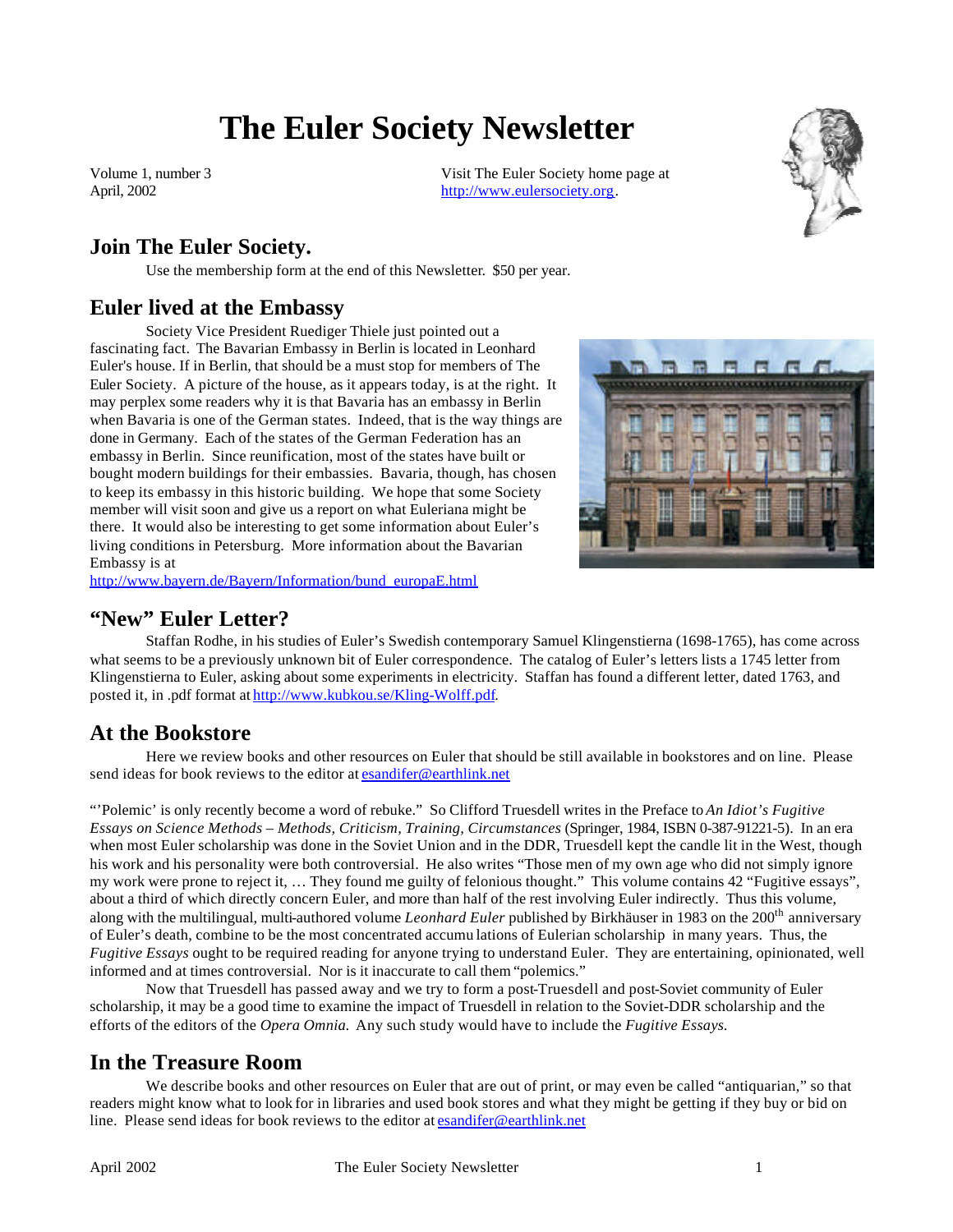Euler wrote two works on the topic we now call Graph Theory. The first, on the Königsburg Bridge Problem, is one of his most widely read papers and introduces the idea we now call Eulerian paths. The second, E-309, "Solution d'une question curieuse que ne paroit soumise à aucune analyse" written in 1759, solves the problem of the Knight's Tour. Euler writes "I found myself one day at a party where, on the occasion of a game of chess, someone proposed this question: *To travel with a knight all the squares of a chess board without ever stopping two times on the same square, and beginning in a given square.*" The person who proposed the problem may have been Philidor, one of the greatest chess players ever. Problems like this are now called Hamiltonian Circuits.

Of course, Euler did not have the last word on chess. In 1962, one G. D'Hooghe, Pharmacien published *Les Secrets du Cavalier: Les problèmes d'Euler* (Editions Brepols, Bruxelles-Paris), a brilliantly irreverent account of Euler's work on the subject and some extensions. It was written for the chess-playing audience, so its "proofs" are carefully disguised, sometimes as algorithms and other times hidden in dialogues among chess players. It displays a sense of humor characteristic of science the 1950's and 1960's, a time of scientific optimism when scientists read *The Journal of Irreproducible Results* and *The Worm Runner's Digest*.

Besides its humor, D'Hooghe exploits the most modern technology of the time. He and his collaborators built a special purpose computer to make a complete study of all possible Knight's Tours, but because of the limits of their technology, they are only able to complete the study on 4x5 and 5x5 chess boards. This is an interesting, though rather difficult to find little book.

#### **Euler et Ses Amis**

We continue with excerpts from Gustav du Pasquier's book of this title, as translated by John Glaus Another snippet from Du Pasquier

**St. Petersburg**. Daniel Bernoulli and Jacques Hermann, Isaac Bruckner and a host of lesser Swiss compatriots and German émigrés are there. However, in dark Slavic fashion the horizon clouds. Nicholas Bernoulli II, dies while Euler is en route and Catherine I, Peter the Great's czarina dies the day Euler arrives in Russia. Her successor Peter II waxing and waning with the nascent academy in the balance has not yet understood its mission to bring about useful discoveries. Admiral Sievers extends the courtesy of a welcome to Euler from the fledging Russian navy, knowing full well that a person of Euler's caliber who has produced a wining paper on the masting of ships can only improve the value of the *manu navalis*.

Happily for mathematics, the politics of the nation calmed with the death of Peter II and stabilized with Anna II on the throne. There were three Baseler mathematicians of note: Jacques Hermann of "Phoronomia" fame as well as Daniel and Jean Bernoulli. Together they produce the first sensible precursor to the theory of thermodynamics. As preceptor to the young Peter II, Hermann wrote, *A Mathematics Reader* in collaboration with the great French astronomer Joseph-Nicolas Delisle. The Hermann and Bulffinger's (winner of the 1728 Paris Prize for weight) departures allowed Euler to head the Department of Physics at the Academy. To be continued..... Euler and Goldbach and Euler's scientific activity from 1733-1741.

#### **Auction Notes**

In a two day auction "Geometry and Space", in London April 10-11, 2002, Sotheby's auctioned the three volumes of Euler's *Optics* for 4935 Pounds. The estimated price had been only in the range of 1000-1500 pounds. The highest priced items in the auction were a copy of the 1482 Ratdolt edition of Euclid's *Elements* which went for 124,250 Pounds, a copy of Luca Pacioli's *Somma d'aritmetica geometria proporzioni e proporzionalità* from 1494 for 151,750 Pounds and a 1521 copy of Jean Pelerin's *De artificiali perspectiva*, third edition that went for 212.250 Pounds.

#### **HOMSIGMAA**

The MAA has a new Special Interest Group, HOMSIGMAA (History of Mathematics Special Interest Group of the Mathematical Association of America), which came into being as the result of hard work by Rob Bradley and Amy Shell. HOMSIGMAA doesn't yet have a page at the MAA Web site. For now, it's hosted by Rob Bradley here.

## **On This Date in Euler's Life**

We use Old Style dates for events in Russia, New Style elsewhere.

| May 3, 1759  | Euler reads E-316, "Sur les Lunettes à trios verres qui représentent les objets debout", "On glasses"<br>with three lenses which represent objects upright". |  |
|--------------|--------------------------------------------------------------------------------------------------------------------------------------------------------------|--|
| May 27, 1742 | Goldbach's letter to Euler containing the Goldbach Conjecture that every even number is the sum<br>of two prime numbers.                                     |  |
| May 28, 1746 | Euler writes Goldbach telling him that $\pi$ = 16 arctan (1/5) – 4 arctan (1/239)                                                                            |  |
| May 29, 1766 | Euler and his son Johann Albrecht leave the Berlin Academy to return to Petersburg                                                                           |  |
| April 2002   | The Euler Society Newsletter                                                                                                                                 |  |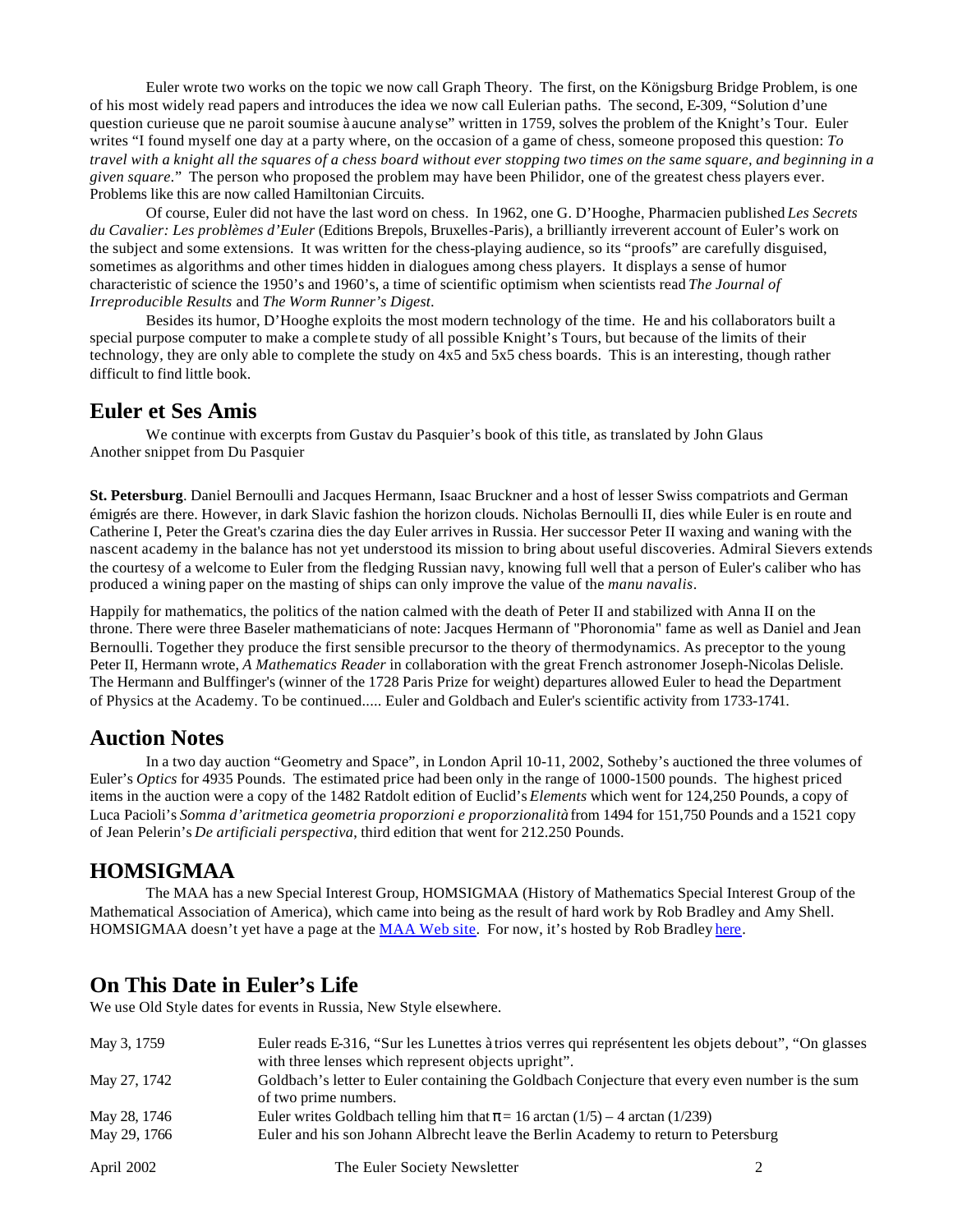June 6, 1777 Last surviving dated letter Euler wrote, a letter to Stanislaw August June 8, 1724 Euler graduates from the University of Basel with a degree "maître ès arts June 17, 1751 Euler reads E-242 before the Berlin Academy. In this paper, he almost solves the Four Squares Problem by showing that every positive whole number is the sum of at most four perfect squares of rational numbers.

#### **Calls and meeting announcements**

### **Euler 2K+2**

The Euler Society's first big event is scheduled for Rumford, Maine August 4-7, 2002, hot on the heels of the MathFest in Burlington. You can register on line at http://www.euler2007.com. Abstracts, or at least solemn promises to send abstracts, are due May 1. We may be able to accept up to 3 late abstracts on a space-available basis. Send abstracts to Ed Sandifer at esandifer@earthlink.net. Note: Ed is out of the country May 1 to May 11. Abstracts received and in order

Homer White – Euler on the Center of Similitude Samuel Kutler – Euler and his successors on some definitions and notions Eisso Atsema – Geometry of quadrilaterals Ryoichi Nakata – Analysis of motion of a rotating tube David Pengelley – The discovery of the Euler-Maclaurin formula for series Ron Calinger – The Euler Lecture – see Newsletter I.2 Dominic Klyve and Lee Stemkoski – Graeco-Latin Squares and a Mistaken Conjecture of Euler Abstracts promised and possible topics Rob Bradley – Euler and d'Alembert Fred Rickey – Euler's *Introductio* Kim Plofker – The Indian solar year

John Glaus – Euler the administrator

Craig Waff – Euler and Clairaut

Ed Sandifer – Some patterns in Euler's Petersburg mathematics

#### **Call for Papers**

The Euler Society calls for papers to be presented at the E2K+2 Conference, August 4-7, 2002 (See below). The Call for Papers is on line at http://www.euler2007.com/CallForPapers\_1.htm. Send proposals (title, abstract, presentor and contact information) to esandifer@earthlink.net by May 1, 2002. A limited number of late abstracts may be accepted on a space available basis.

## **Call for limericks**

Continuing a vile tradition in newsletters of Certain Societies on the History or Philosophy of Mathematics, we shamefacedly solicit limericks, clerihews, haiku and other short poetry related to the life, works and influence of Leonhard Euler. Send them to the Editor at esandifer@earthlink.net.

## **Call for contributions**

The Newsletter will gladly include short contributions about Euler, his life, works and influence, and we will provide links to longer contributions. Contact the Editor at esandifer@earthlink.net.

## **Upcoming Math History events**

| May 2, 2002       | Pohle Colloquium, Adelphi, Garden City, NY - Joe Malkevich and Walter Meyer - Theory and<br>Applications in the Teaching of Linear Algebra: Evolution During 1948-1999 |
|-------------------|------------------------------------------------------------------------------------------------------------------------------------------------------------------------|
| May 4, 2002       | John Fauvel Lecture - London                                                                                                                                           |
| May 24-26, 2002   | $CSHPM$ annual meeting – Toronto                                                                                                                                       |
| June 29-30, 2002  | Arithmos V, Danbury, CT. www.arithmos.org. d'Alembert, Euler and Lagrange                                                                                              |
| August 1-3, 2002. | <b>MathFest</b> in Burlington, Vermont                                                                                                                                 |
| August 4-7, 2002  | E2K+2, Rumford, Maine. See below.                                                                                                                                      |
| July 27-28, 2002  | Arithmos VI, Danbury, CT, www.arithmos.org. Archimedes                                                                                                                 |
| October 2, 2002   | Pohle Colloquium, Adelphi, Garden City, NY – Ron Calinger of Catholic University                                                                                       |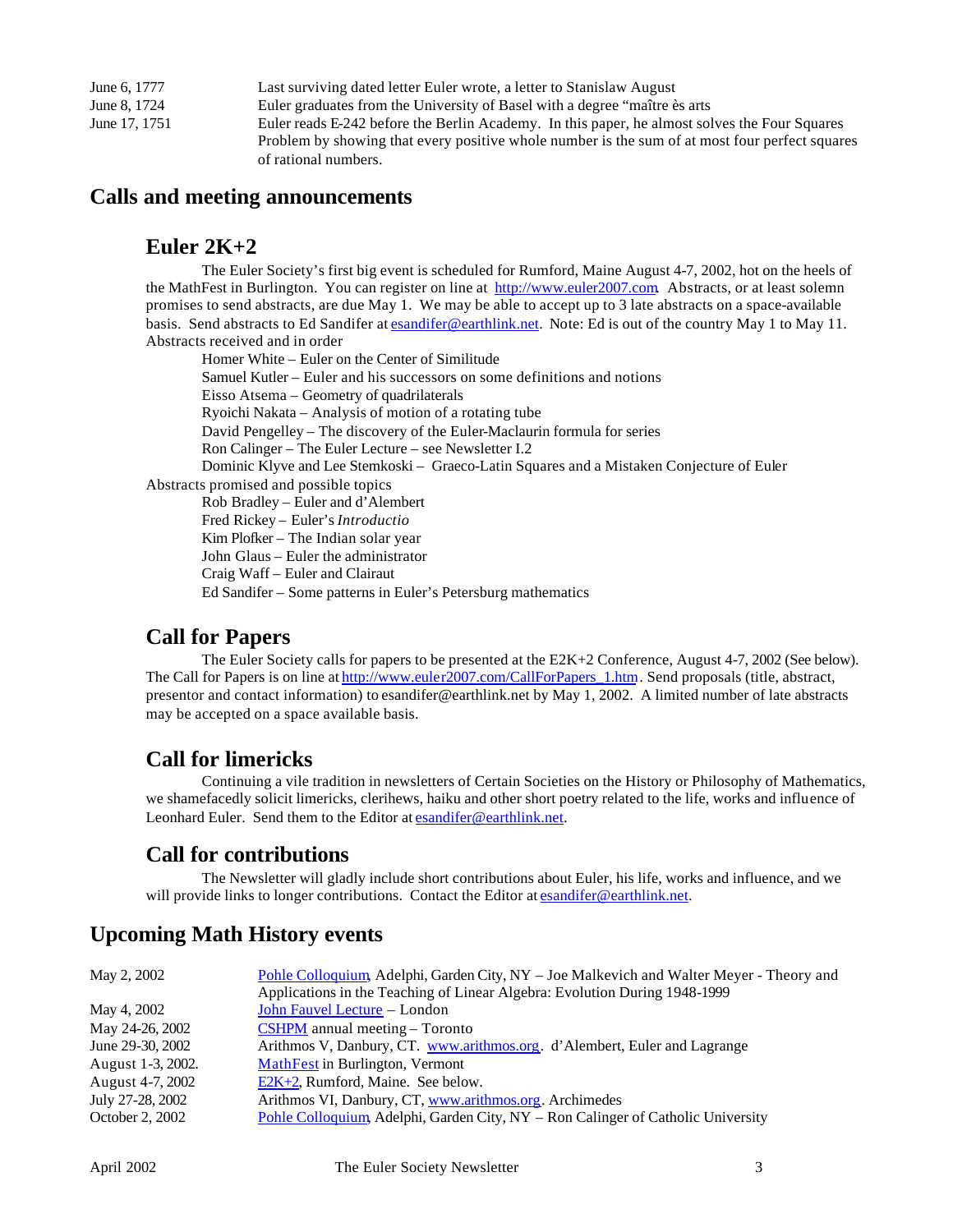#### **The Mission**

The Mission of **The Euler Society** is threefold: It encourages scholarly contributions examining the life, research, and influence of Leonhard Euler. In part, these will be set within his times, that is, within the Enlightenment, the rise to European power status of Russia and Prussia, and the growth of royal science academies. **The Euler Society** will also explore current studies in the mathematical sciences that build upon his thought. And it will promote translations into English of selections from his writings, including correspondence and notebooks, in leading up to the tercentenary of his birth in 2007.

## **The Euler Society Executive Committee**

| esandifer@earthlink.net |
|-------------------------|
|                         |
|                         |
|                         |